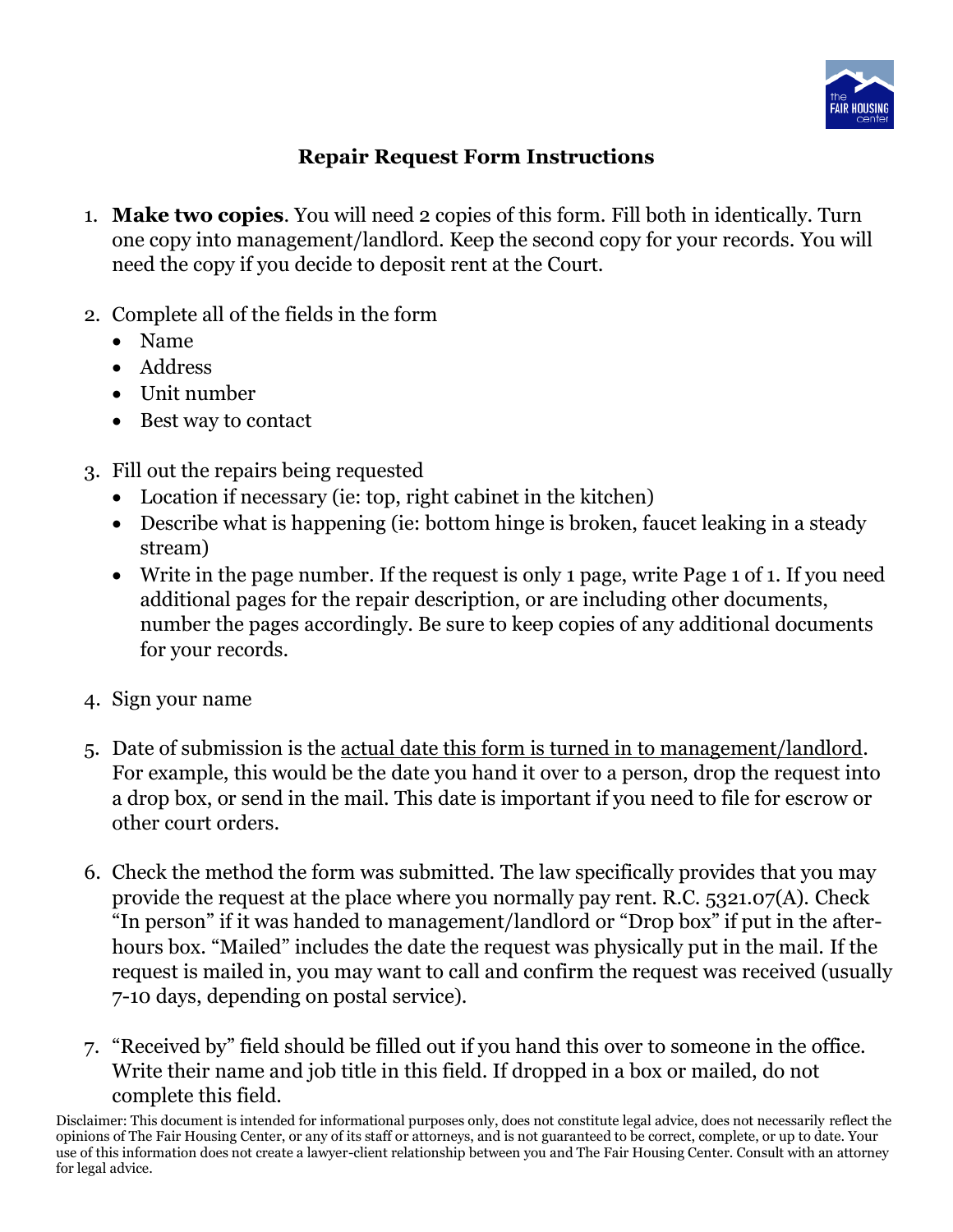| <b>Request for Repairs</b>                                                           |                                          |
|--------------------------------------------------------------------------------------|------------------------------------------|
| Name:                                                                                |                                          |
|                                                                                      |                                          |
| Preferred method of contact (check one)                                              |                                          |
|                                                                                      |                                          |
|                                                                                      |                                          |
| Repairs being requested (describe the problem, attach additional page if necessary). |                                          |
|                                                                                      |                                          |
|                                                                                      |                                          |
| ,我们也不会有什么。""我们的人,我们也不会有什么?""我们的人,我们也不会有什么?""我们的人,我们也不会有什么?""我们的人,我们也不会有什么?""我们的人     |                                          |
| ,我们也不会有什么。""我们的人,我们也不会有什么?""我们的人,我们也不会有什么?""我们的人,我们也不会有什么?""我们的人,我们也不会有什么?""我们的人     |                                          |
| ,我们也不会有什么。""我们的人,我们也不会有什么?""我们的人,我们也不会有什么?""我们的人,我们也不会有什么?""我们的人,我们也不会有什么?""我们的人     |                                          |
|                                                                                      |                                          |
|                                                                                      |                                          |
|                                                                                      |                                          |
|                                                                                      |                                          |
|                                                                                      |                                          |
|                                                                                      |                                          |
| Date request is submitted to management/landlord: __________                         |                                          |
| Submitted via (check one):     In person                                             | Drop box<br>Mailed on date: ____________ |
| Request received by:                                                                 | Title:                                   |

Page of

Repairs must be completed in a reasonable amount of time (no later than 30 days from above date) O.R.C. 5321.07. Failure to do so may result in tenant asserting their rights under Ohio law, including but not limited to filing an action in court to escrow rent, order reduction of rent, and/or repairs.

## **Landlord Copy**